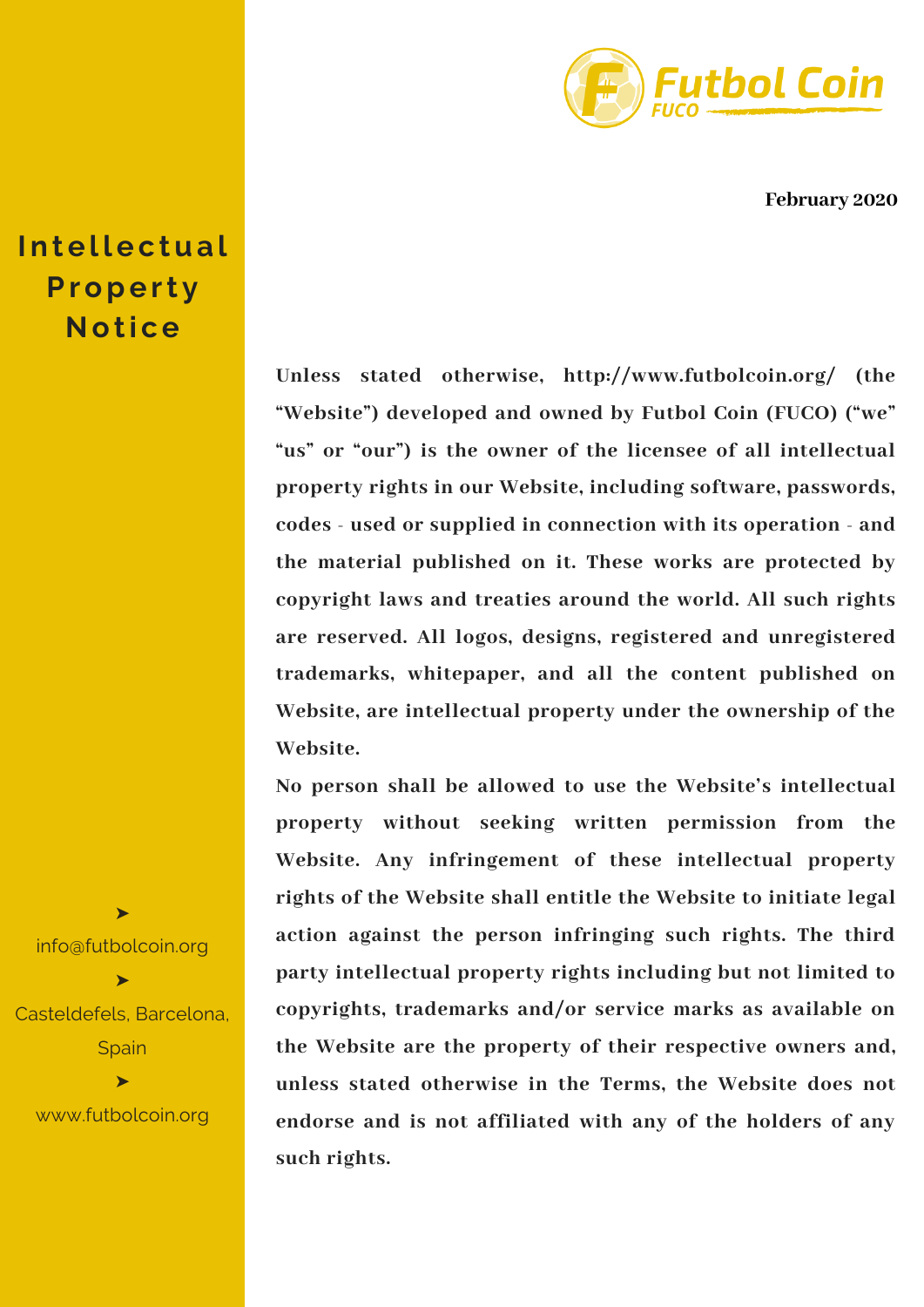

## **Terms of Use**

**You are permitted to print and download extracts from our website for your own use, provided that:**

**You do not modify any documents or their related graphics in any way;**

**You do not use any illustrations, photographs, video or audio sequences or any graphics separately from any accompanying text.; and**

**You include an acknowledgement alongside the copied material noting Futbol Coin (FUCO) as the author and publisher.**

**You expressly agree not to reproduce, duplicate, copy, sell, resell or exploit for any commercial purposes, any portion of this website or connected websites or content, products or service made available via those sites. This includes any collection or use of any product listings, descriptions of our products or services, our pricings or any access to, and downloading of details of any third party who may be identified from any of the contents of our website. You may not use our trademarks as part of your link without our written agreement for you to do so.**

**You acknowledge that we may terminate or suspend your right to use this website if you breach, or if Website has reasonable grounds to suspect that you have breached the provisions of these Terms of Use.**

info@futbolcoin.org ➤ Casteldefels, Barcelona, **Spain** ➤

➤

www.futbolcoin.org